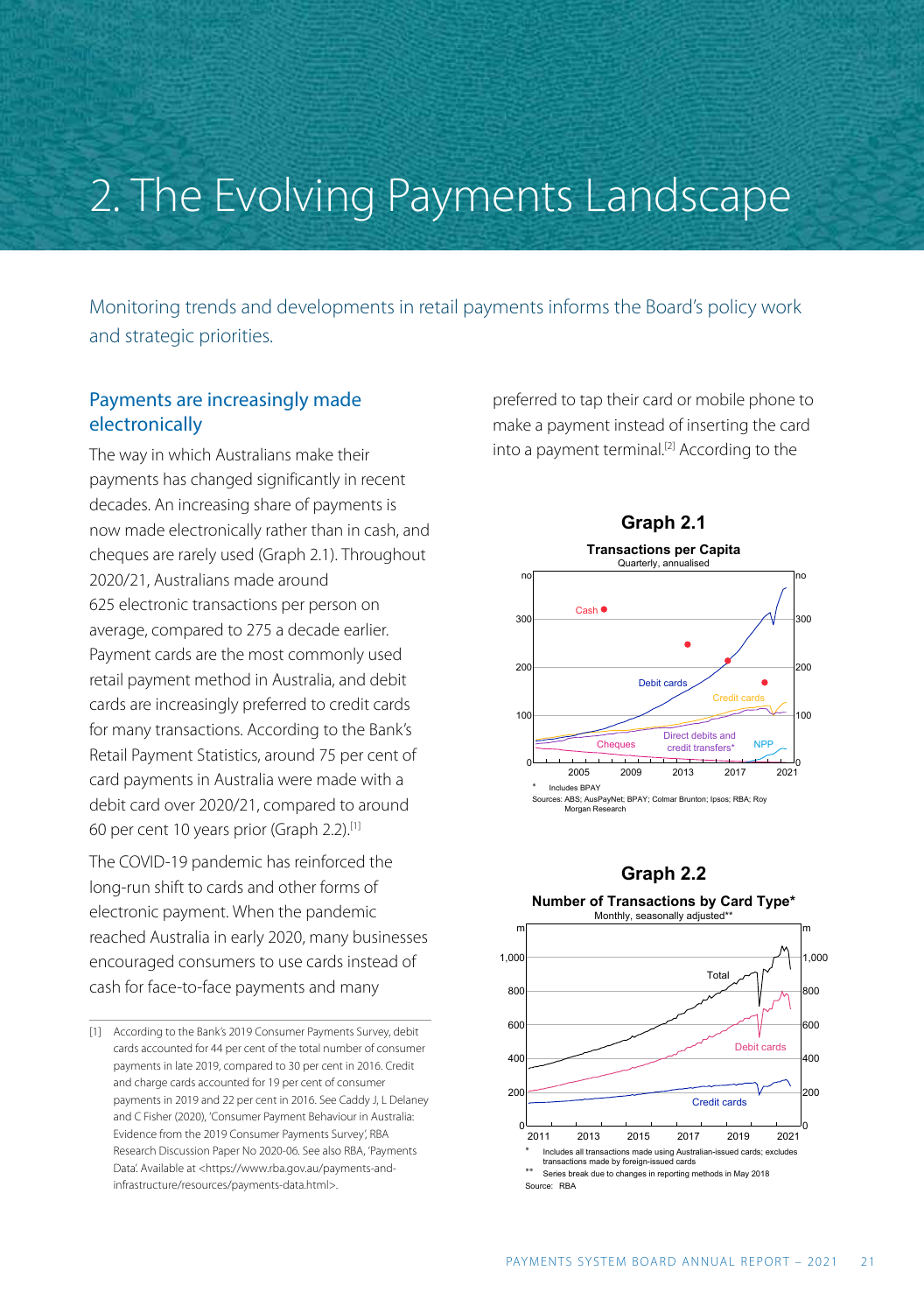Bank's 2019 Consumer Payments Survey (CPS) – which was conducted in late 2019, prior to the onset of COVID-19 – contactless tap-and-go payments accounted for around 55 per cent of in-person transactions by number, following strong growth in preceding years. While most contactless payments were made using a plastic card, the use of mobile wallets had also been increasing. Industry data and anecdotal evidence indicate that the pandemic has accelerated the shift to tap-and-go payments, particularly via cards stored in mobile wallets on smartphones or other devices (e.g. watches).<sup>[3]</sup> For example, data released by a large card issuer showed that the value of monthly transactions made using mobile wallets more than doubled over the past 18 months. [4]

Another trend that has been reinforced by the pandemic is an increase in the share of retail transactions being made online, where cash is not an option. For example, Australian Bureau of Statistics data indicate that the share of retail sales conducted online increased from 6.6 per cent in the second half of 2019 to 11.1 per cent in April 2020 as the initial COVID-19-related restrictions were introduced. The online share remained elevated even as restrictions were eased in many parts of Australia, suggesting the pandemic may have induced a more permanent shift to online transactions for some consumers. More broadly, the share of card transactions conducted

[2] For a discussion of changes in payment behaviour in the early stages of the pandemic, see Bullock M (2020), ['Panic, Pandemic](https://www.rba.gov.au/speeches/2020/sp-ag-2020-06-03.html) [and Payment Preferences',](https://www.rba.gov.au/speeches/2020/sp-ag-2020-06-03.html) Keynote address at the Morgan Stanley Disruption Evolved Webcast, Online, 3 June.

[3] The payments industry supported the shift to contactless transactions by temporarily increasing the no-PIN limit on contactless transactions from \$100 to \$200; after several extensions, the higher limit was still in place at the time of writing.

[4] See Commonwealth Bank (2021), 'Submission to the Parliamentary Joint Committee on Corporations and Financial Services Inquiry into Mobile Payment and Digital Wallet Financial Services', 21 May. Available at <https://www.aph.gov.au/ DocumentStore.ashx?id=e767fe20-d59e-4fd6-acabe2d6714141db&subId=707317>.

remotely has been trending upwards for the past decade.

## Cash is being used less often but is still important for some people

The use of cash for day-to-day payments has been declining steadily for many years. Prior to the pandemic, cash was used for 27 per cent of consumer payments (according to the 2019 CPS), compared to around 70 per cent in 2007. COVID-19 has accelerated this trend, with a range of indicators pointing to weaker demand for cash for transactional purposes since the pandemic began, including lower cash withdrawals from ATMs and subdued demand for low-denomination banknotes. [5] ATM withdrawals fell sharply in April 2020 as restrictions limited face-to-face retail spending and only partly recovered when most restrictions were lifted (Graph 2.3). Over the six months to June this year, the total value of ATM cash withdrawals was around 17 per cent lower than in the second half of 2019.

There are also indications that merchant acceptance of cash is starting to fall, reflecting the effects of the pandemic, the longer-term decline in the use of cash and the costs to merchants of continuing to offer cash as a



[5] See Guttmann R, C Pavlik, B Ung and G Wang (2021), 'Cash Demand during COVID-19', RBA *[Bulletin](https://www.rba.gov.au/publications/bulletin/2021/mar/cash-demand-during-covid-19.html)*, March.

#### 22 RESERVE BANK OF AUSTRALIA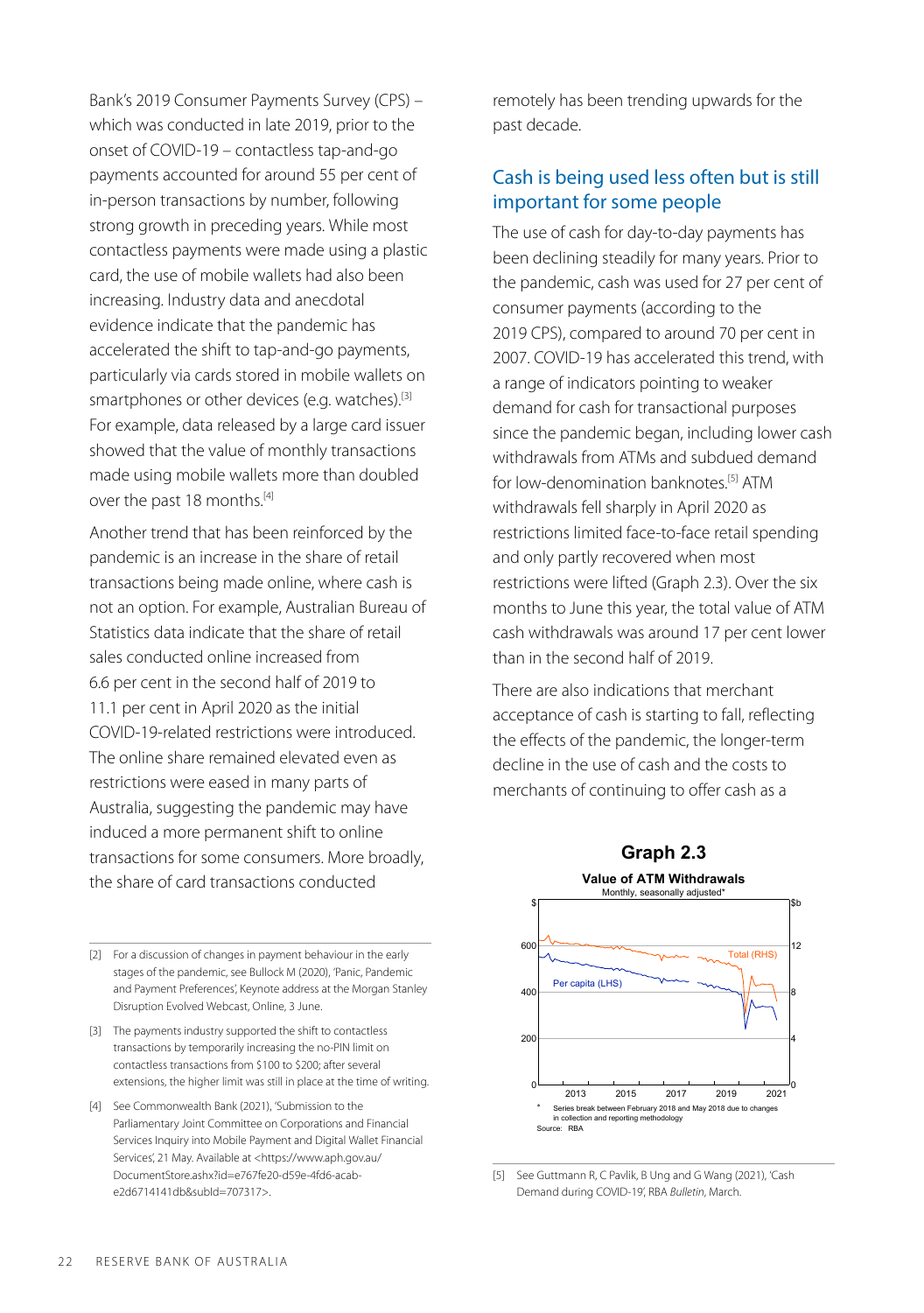payment option. A survey commissioned by the Bank found that 45 per cent of consumers reported they had encountered a business that did not accept cash in the month of September 2020, compared to less than 25 per cent in April 2019.<sup>[6]</sup> Even so, the vast majority of retail businesses with a physical presence – more than 95 per cent according to the survey – continue to accept cash.

Despite the ongoing decline in the use of cash for payments, a significant minority of face-toface payments are still made in cash and some members of the community continue to use cash extensively. In the CPS conducted in late 2019, 10 per cent of respondents made all of their weekly payments in cash, and more than half of the payments of Australians aged 65 and older were made in cash.[7] While these shares are likely to have fallen somewhat since 2019 associated with the effects of the pandemic, cash is still likely to be an important payment method for some people.

Moreover, while the use of cash for transactions has been declining, the overall demand for cash has remained very strong during the pandemic. The value of banknotes in circulation grew particularly strongly from mid March 2020, around the time that COVID-19-related containment measures were being imposed, with the annual growth rate reaching 18 per cent in January 2021 – triple the average annual growth rate over the previous decade. The year-ended growth rate has since moderated to 6 per cent in the year to June 2021. Measured as a ratio to GDP, the value of banknotes in circulation reached a historic high

in the March quarter of 2021 at 4.8 per cent. Much of the recent increase in demand was in high-denomination banknotes (\$50s and \$100s), which, coupled with the reduced transactional cash use, suggests an increased desire in the community to hold banknotes for precautionary (i.e. emergency) or store-of-wealth purposes (Graph 2.4).

## Innovation is shaping the payments landscape

Innovation and new technologies have had a significant impact on the payments landscape in recent years.

In some cases, new infrastructure has been developed – most notably, Australia's fastpayments system, the New Payments Platform (NPP), which was launched in 2018. The NPP enables consumers, businesses and government agencies to make real-time, information-rich payments 24 hours a day, every day of the year. The PayID service also allows NPP payments to be addressed to an account owner's registered mobile phone number, email address or Australian Business Number rather than to a BSB and account number. More than 105 entities, including some non-bank payment service providers, are now offering NPP payment services to their customers, and most bank accounts are now able to send and receive NPP

## **Graph 2.4**

### **Value of Banknotes in Circulation**



<sup>[6]</sup> For further details of the survey results, see Box A in Guttmann R, C Pavlik, B Ung and G Wang (2021), 'Cash Demand during COVID-19', RBA *[Bulletin](https://www.rba.gov.au/publications/bulletin/2021/mar/cash-demand-during-covid-19.html)*, March.

<sup>[7]</sup> See Caddy J, L Delaney and C Fisher (2020), 'Consumer Payment Behaviour in Australia: Evidence from the 2019 Consumer Payments Survey', [RBA Research Discussion Paper No 2020-06.](https://www.rba.gov.au/publications/rdp/2020/2020-06/full.html) See also Delaney L, N McClure and R Finlay (2020), 'Cash Use in Australia: Results from the 2019 Consumer Payments Survey', RBA *[Bulletin](https://www.rba.gov.au/publications/bulletin/2020/jun/cash-use-in-australia-results-from-the-2019-consumer-payments-survey.html)*, June.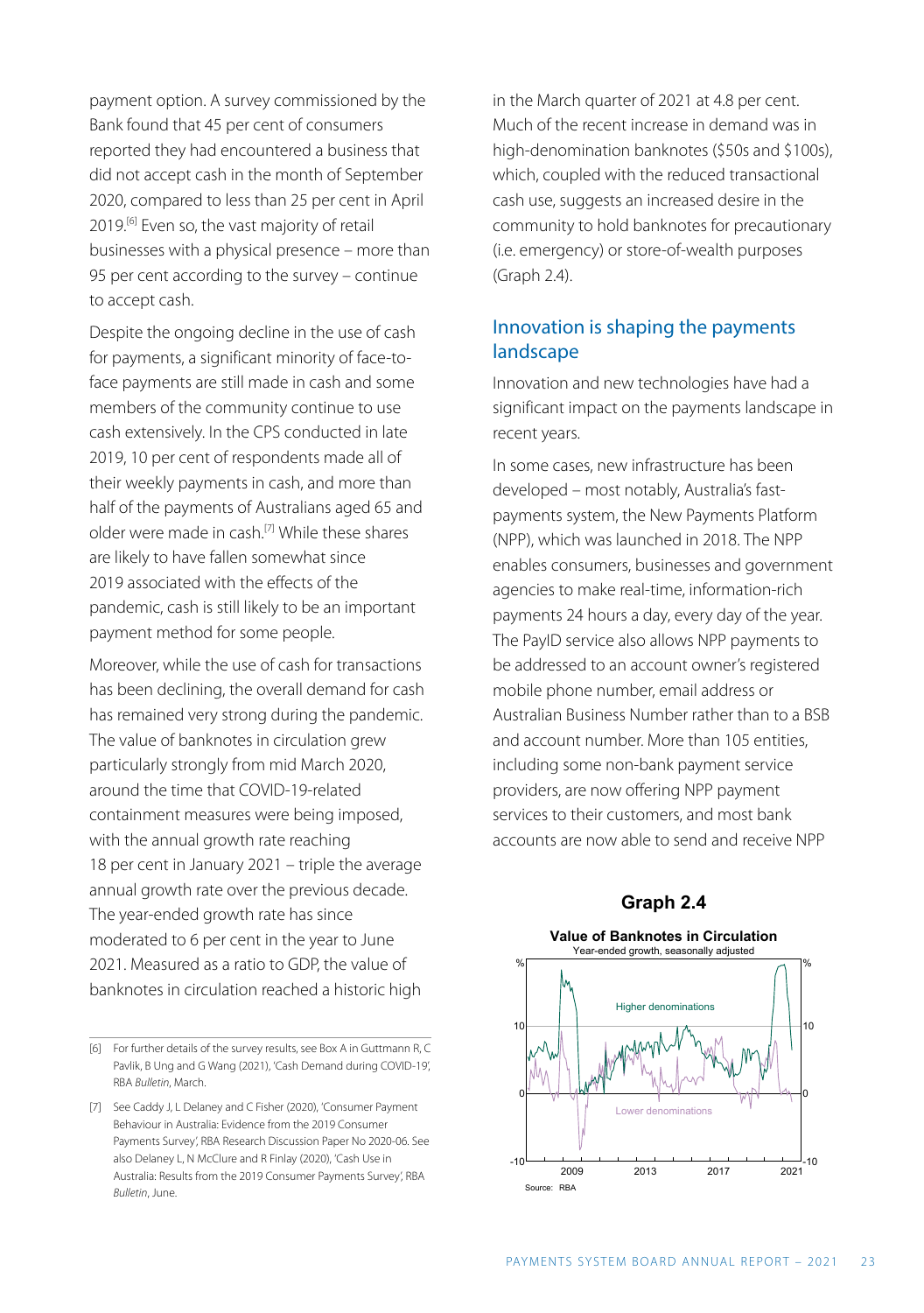payments. Some payments that were previously processed via the Direct Entry (DE) system – particularly some direct credit transfers and certain government payments (including support payments such as COVID-19 relief) – have been migrating to the NPP, contributing to the strong growth in NPP transactions over the past few years (Graph 2.5). The NPP now accounts for over 20 per cent of the total number of account-to-account payments, while the number of DE payments has been declining over the past few years. The number of DE payments fell by around 2 per cent in 2020/21, although DE payments continue to account for the bulk of electronic retail payments by value. The NPP's new 'PayTo' service, scheduled to be launched in mid 2022, will bring direct debit-like functionality, which will likely drive further migration of DE payments.

New entrants that leverage existing payment channels (e.g. cards) are also widening the range of payment options available to consumers and businesses. As noted, an increasing share of payments are being made through mobile wallets offered by large technology companies, such as Apple Pay, Samsung Pay and Google Pay. These wallets enable consumers to store a digital representation of their debit and/or credit cards in their smartphone or other devices (such as a smart watch), which can then be used to



make contactless payments at the point of sale and in some cases online payments. Apple Pay, Samsung Pay and Google Pay are now supported by almost all card issuers in Australia. The Bank's 2019 CPS showed that consumer use of mobile wallets had been growing strongly, accounting for 8 per cent of in-person card transactions in 2019. As noted above, industry data indicate that growth in the use of mobile wallets has picked up considerably throughout the pandemic period.

The emergence of 'buy now, pay later' (BNPL) services has been another notable development in retail payments in recent years. [8] BNPL services enable consumers to purchase goods and services by paying part of the purchase price at the time of the transaction and the remainder to the BNPL provider in a series of instalments. The customer receives their purchase immediately and the merchant is paid upfront by the BNPL provider. In most cases, customers use a mobile app to access these services and repayments are drawn from a customer's linked debit or credit card. While these services are often free or low-cost for consumers if payments are made on time, BNPL tends to be more expensive for merchants to accept than other electronic payments such as cards. BNPL transactions and customer numbers have grown substantially in the past few years and there has been a significant number of new entrants into the market. According to data collected by the Bank, BNPL providers processed around \$11.5 billion of purchases in the year to June 2021 (Graph 2.6). BNPL accounts for a relatively small, though growing, share of payments in the Australian economy. The value of BNPL transactions was equivalent to 1.7 per cent of Australian card purchases in the year to June, although it accounts for a

<sup>[8]</sup> For further information on the BNPL market, see Fisher C, C Holland and T West (2021), 'Developments in the Buy Now, Pay Later Market', RBA *[Bulletin](https://www.rba.gov.au/publications/bulletin/2021/mar/developments-in-the-buy-now-pay-later-market.html)*, March.